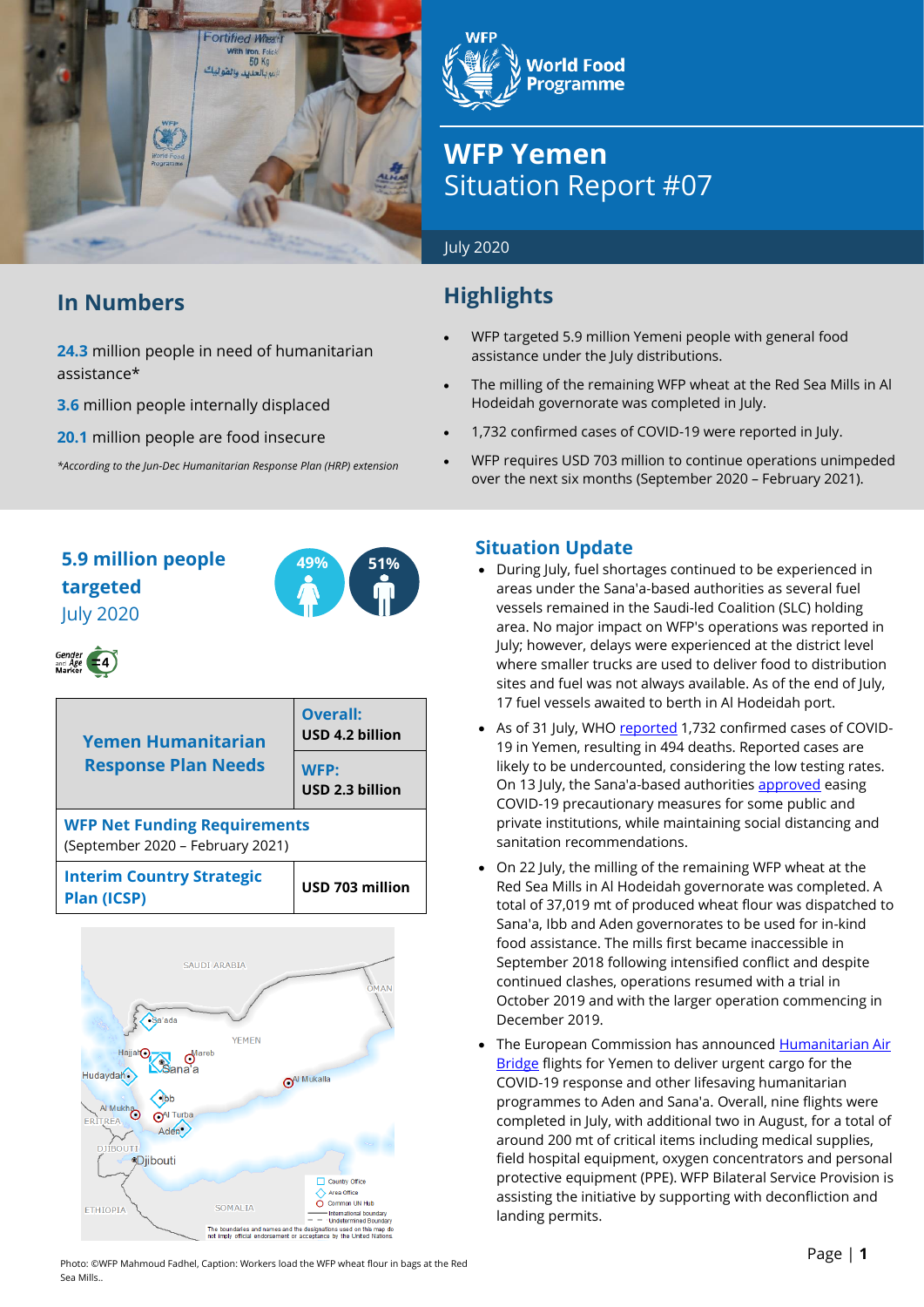#### **WFP Response**

- Under the July cycle, WFP targeted 5.9 million people in 22 governorates with food assistance. Of these, 3.6 million people were targeted with in-kind food assistance, 1.7 million people with commodity vouchers and some 670,000 people with cashbased transfers.
- In response to the increased fighting and large-scale population displacement in Al Hodeidah governorate in 2018, the UN established a Rapid Response Mechanism (RRM) in June 2018 to assist newly displaced persons and ensure their most immediate needs are met. Displaced families are provided with WFP Immediate Response Rations (IRR) sufficient for five days. In July, WFP distributed 6,413 RRM kits to UNFPA and its cooperating partners.
- A series of external challenges have greatly delayed WFP's food dispatches and deliveries under the July cycle, which in turn impacted the timely distribution to beneficiaries. Among these constraints were the delay introduced by the required COVID-19 protective measures such as the 14-day quarantine period for vessels calling Aden port, and the volatile security situation, namely in Abyan and Ma'rib governorates. Further compounded by the disruption and damage to road infrastructure caused by the recent heavy rains and floods, the food delivery operations were significantly delayed. As a result, WFP considered the delayed food under the August cycle.

#### 522

#### **100** Livelihood and Resilience Projects

• In July, WFP reached 90,188 beneficiaries with cash transfers for their participation in food assistance for assets (FFA). Participants worked on over 291 assets, including rural road rehabilitation, water harvesting schemes and agricultural projects. Due to the COVID-19 outbreak, food assistance for training (FFT) activities in Sana'a continued to be suspended in July. WFP took precautionary measures to limit the risk of contagion among FFA participants by reducing the number of participants working at the same time in the same location and spreading awareness information.

#### **School Feeding Programme**

• WFP and UNICEF have been coordinating over the course of the COVID-19 crisis to prepare a joint effort to support the most vulnerable children of Yemen through a common minimum package of assistance under the campaign 'Back to School'. In schools across Yemen at the start of next academic year, WFP will contribute with its school feeding program while UNICEF will bring forth teaching and learning materials, and both will coordinate on sensitisation on education, nutrition and WASH.

#### **Nutrition Assistance**

• In July, WFP reached 120,960 children aged 6 to 59 months and 252,234 pregnant and lactating women and girls (PLWG) with its Targeted Supplementary Feeding Programme (TSFP) to treat moderate acute malnutrition (MAM). For MAM prevention, WFP reached 120,960 children aged 6 to 23 months with its Blanket Supplementary Feeding Programme (BSFP).

### **R** Supply Chain

• Under the July distribution plan, WFP dispatched 46,068 mt of food under the general food assistance programme.

- During July, supply chain has locally procured a total of 26,831 mt of mixed commodities under the July cycle.
- Shipping operations have managed to bring 99,000 mt of cereals into the country in July. Shipping also received 849 containers holding 15,651 mt of mixed commodities.

### **Clusters and Common Services**

#### **Food Security and Agriculture Cluster (FSAC)**

- FSAC supported WFP and FAO in the finalization of the Yemen Partial IPC report for the 133 districts in the southern governorates. The report was released on 22 July and highlights the critical role played by humanitarian food assistance.
- The FSAC livelihoods technical working group proposed revisions to the FSAC minimum emergency livelihoods assistance package. This will be finalized once inputs from partners have been received.

#### I. **Logistics Cluster**

- The Logistics Cluster supported 37 partners in July. It facilitated the inland transport of 777  $m<sup>3</sup>$  of relief items to three locations across two governorates on behalf of three partners.
- Across three locations, the Logistics Cluster received into storage 2,895  $m<sup>3</sup>$  of cargo, on behalf of four partners.
- The WFP-chartered vessel VOS Theia continues to be on standby in Aden to provide emergency evacuation should the need arise.

#### **Bilateral Service Provision (BSP)**

• In July, BSP delivered 959,784 litres of fuel to WHO and 4,752 litres to UNICEF to support the uninterrupted services of hospitals and local water and sanitation services, respectively. Also, BSP shipped 20 containers (814  $m<sup>3</sup>$ ) of cargo from Jeddah to Al Hodeidah on behalf of WHO, including 633  $m<sup>3</sup>$  of critical items for the COVID response. 38,000 litres of diesel were delivered to NGOs and UN facilities.

#### **Resourcing Update**

• Based on the Interim Country Strategic Plan, WFP urgently needs an additional USD 703 million to ensure operations can continue unimpeded over the next six months as per the following:

| <b>Activity</b>                            | <b>Funding requirement in</b><br><b>USD</b> |
|--------------------------------------------|---------------------------------------------|
| General food assistance                    | 581 million                                 |
| <b>Nutrition</b>                           | 54 million                                  |
| <b>School Feeding</b>                      | 18 million                                  |
| Livelihoods                                | 40 million                                  |
| <b>UNHAS</b>                               | 7 million                                   |
| Logistics Cluster                          | 1 million                                   |
| Emergency<br>Telecommunications<br>Cluster | 1 million                                   |